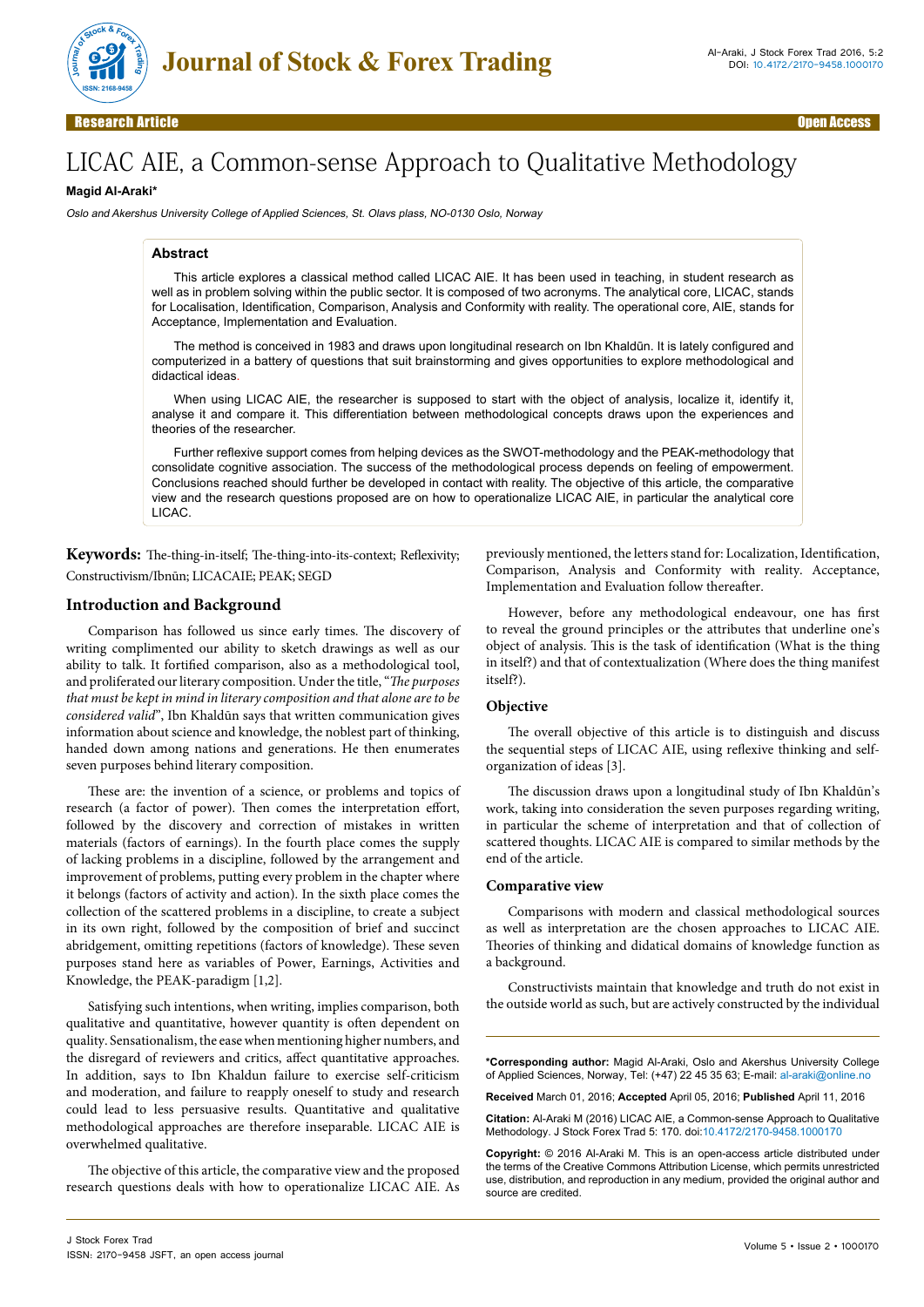from her experiences [4]. As summarised in their concept of REAL (Rich Environment for Active Learning), constructivist maintain that the proper learning environment for a student is characterised by (a) responsibility and initiative; (b) generative learning strategies; c) authentic learning contexts; (d) authentic assessment and (e) cooperative support.

These approaches imply that one has localized and identified one's object of analysis and constructed a background for speculation and for active use of one's mind. They also imply that one has experienced working with qualitative methods, as summarized in the acronym REAL above. Under the title «How to teach and how to learn: didactics», Breuer and Schreier say that «The teaching of qualitative methods cannot do without an - implicit or explicit - theory of how knowledge about qualitative… research is learnt» [5].

Educational psychologists headed by Bloom classified in 1956 different types of acquirement in a taxonomy showing three overlapping categories of learning: cognitive, affective and psychomotor [6]. The cognitive domain concerns mental skills (Knowledge) and includes six levels, each leading to a higher one: knowledge, comprehension, application, analysis, synthesis and evaluation. The cognitive domain could compose a background for Ibn Khaldūn seven purposes for writing — from invention to omitting repetitions — previously described as variables of power, earnings, activities and knowledge. The affective domain deals with feelings or emotional areas (Attitudes). The psychomotor domain deals with physical skills. These three domains and their sub-divisions are meant to help in planning progressive strategies on how to learn qualitative methods.

Bloom, similarly to Ibn Khaldūn from the 14<sup>th</sup> century, gives question cues and didactical hints to the teacher and to the student on

how to exploit one's cognitive powers in learning knowledge, attitudes and skills as will be explained later [7].

Figure 1 summarizes the above ideas from constructionists, the acronym REAL (Rich Environment for Active Learning), Bloom's taxonomy to explain how to acquire knowledge about qualitative research. The table gives reflections and interpretations, combining the phases in LICAC AIE with Ibn Khaldūn three theories of thinking (the discerning, the experimental and the speculative intellect) and his three didactical phases (acquirement, improvement and mastery of knowledge). Some of Bloom's question cues from the three categories of learning (cognitive, affective and psychomotor) are used to operationalize these theories of thinking and didactical phases. However, this article draws mainly upon Ibn Khaldūn's ideas because of his explicit dichotomous definition of the object of analysis (the thing-in-itself and the thing-in-its-context), his three theories of thinking and his other methodological endeavours, wherefrom LICAC AIE is deduced. In other words, this article builds on deductions, collections and interpretations of methodological scripts mainly from one source, the Muqaddimah, the monumental work of Ibn Khaldūn. Methodological learning from other authors will be mentioned where they appear in the text.

#### **Research question**

How methodologically important is it to differentiate between «the thing-in-itself» and «the thing in-its context», and what types of media or paradigms, apart from thinking, could reveal the attributes of the thing in-itself and those of the context, before and after contextual transformation?

To answer such questions, this paper has the following structure: Firstly, it highlights Ibn Khaldūn dichotomous definition and his

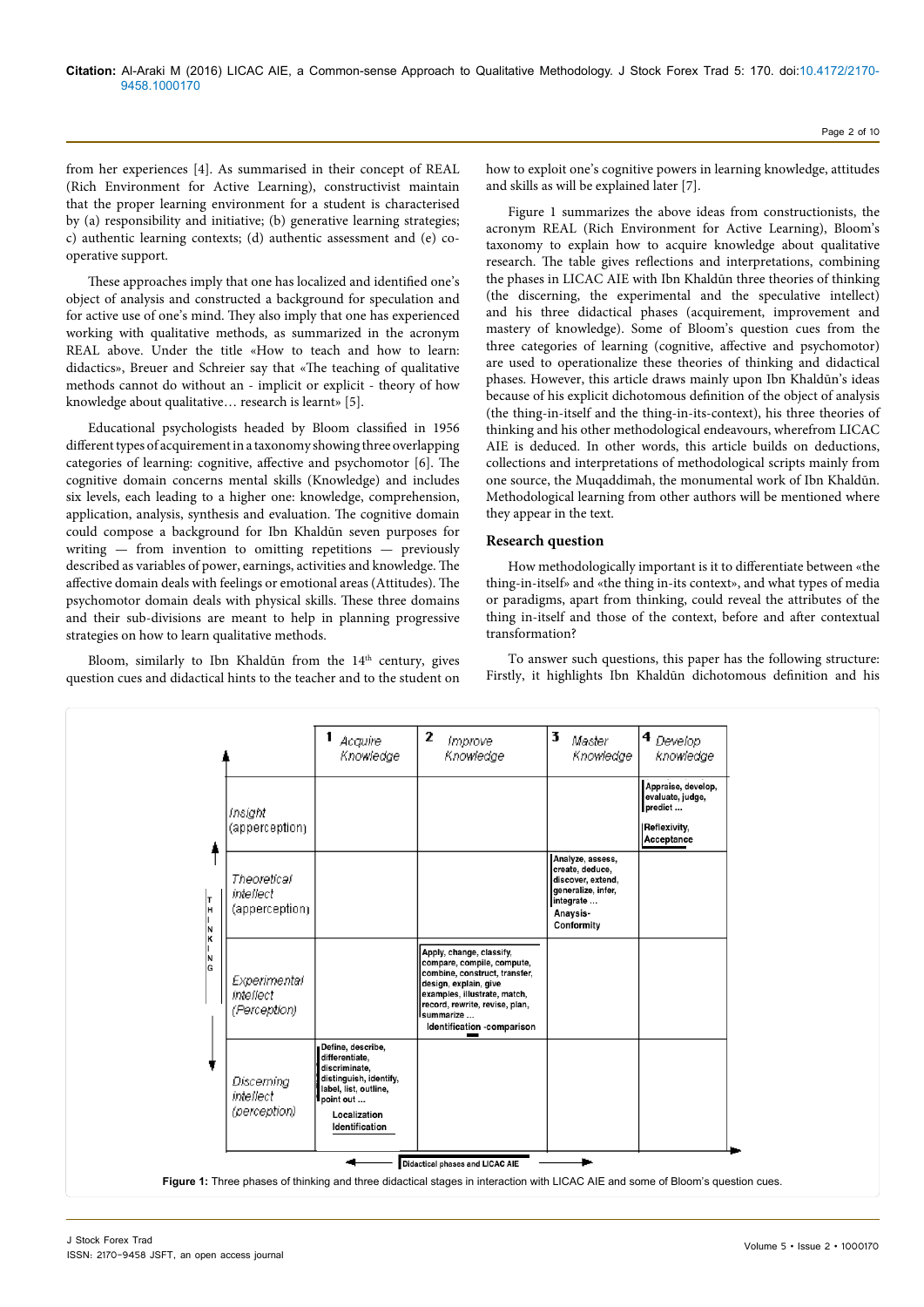theories of thinking. Secondly, it details the eight phases of LICAC AIE using associative thinking. Thirdly, it exposes Ibn Khaldūn's three progressive didactical phases. Reflexive thinking and the discussion of LICAC AIE throughout the article should answer these research questions.

#### **The Dichomous definition**

The methodological background/containers of LICAC AIE, are conceived based on the dichotomous (Aristotelian) definition of the «thing-in-itself» and the «thing-in-its-context».

Ibn Khald distinguishes between the «event-in-itself» and the «event-in-its context».

He says «*Every event or phenomenon, whether it comes into being in connection with some essence or as the result of an action, must inevitably possess a true nature or attitude peculiar to its essence as well as to the accidental conditions that may attach themselves to it*» [8].

The definition above encompasses the inherent characteristics of the object of analysis or its self-manifested properties, as opposed to its transformation through action within a specific context that also has its properties and attributes. A person has inner characteristics revealed by his or her existence. This equates the «thing-in-itself». The actions and undertakings of the person reveal conditions that could affect the person or others. This equates the «thing-in-its-context» or within its surroundings. The perception of a thing that exists in the outside wold, in a natural or arbitrary order, turns into apperception (conscious perception) when applying thinking to transform «the thing-in-itself» into «a thing-in-its context», or when perceiving the inner characteristics of a person from within a specific context.

An apple in-itself has its innate or intrinsic attributes that we can differentiate and reveal, for instance, through our sensory system. The «thing-in-itself» is a kind of definition. The «thing-in-its-context» reveals the attributes of the context where it exists as well as the actions or activities that transform it. The process of transformation merges the innate characteristics of the thing with the innate characteristics of the context producing reasons and arguments on the how and why of transformation. An apple in its context is a transformed apple through contextual attributes. However, both the apple and the context are necessary when analysing and applying thinking to them.

Talking about an apple without defining its intrinsic attributes, can give biased conclusions, talking about the context of the apple without taking into consideration the intrinsic attributes that describe that context may also lead to error. We have to consider the two types of intrinsic attributes, those of the apple isolated and those of the context of the apple where transformation happens. When merging the thing and its context, the attributes become less distinguishable. Inference from the merged data could anew reveal some attributes, if not all depending on knowledge of the methodological definitions and concepts implied. This dichotomy of the thing and the context represents the quintessence of every methodological endeavour.

Ibnūn's Khald theories of thinking (the discerning, experimental and speculative intellect) and his didactical phases (acquirement, improvement and mastery of knowledge) demand a differentiation between the two constituents of the dichotomous definition.

With reference to LICAC AIE, the first and second steps of Localisation and Identification help in acquiring knowledge about the dichotomous parts of the object of analysis. To acquire knowledge, we need first to localize the object of analysis in-itself and identify it in its context. These are two closely related types that Ibnūn's Khald

prefers to gather under the term « ground principles», the intrinsic and extrinsic principles. The object of analysis is first considered isolated and then considered from within its proper context where it undergoes transformation. Attributes defining the thing in-itself are, for instance, the Solidity of the thing, its Extent, its Genus Proximum or its type as well as its specificity or Differentia Specifica. As shown in Figure 2, these are termed as SEGD or the SETS-instrument of evaluation [2].

Attributes that transform the thing when considered in its context embrace environmental as well as political and socio-economic variables. The solidity of a thing in itself may lose its characteristic when transformed within a context.

The third methodological step in LICAC AIE is Comparison. It improves already acquired knowledge due to the discovery of similarities and differences. The remaining steps in LICAC AIE concern mastery of knowledge. They include Analysis, Conformity with reality, Acceptance, and potentially Implementation and Evaluation. All of them initiate speculation and reflexivity.

The methodological steps of LICAC AIE agree with Ibn Khaldūn's theories of thinking (Differentiation, Experimentation and Theory building) as well as with his didactical phases (acquirement, improvement and mastery of knowledge). As previously mentioned, Graph 1 composes and explains the didactical premises, the theories of thinking and the method of analysis.

When revealing causes and arguments, a person's methodological insight permits her to connect a series of causes and consequences. This resembles the case of playing chess, says Ibn Khaldūn. Some are able to plan a long series of moves and countermoves ahead, while others cannot do so. Some can understand a causal relation in two or three links ahead. Others can reach up to five or six, below are Ibn Khaldun's theories of thinking.

The idea behind the above introduction with its objective, its comparative view, research question and dichotomous definition is meant to secure us some ability or capacity to learn LICAC AIE.

#### **Phases of Thinking**

The title of section 36, chapter 6 of the Muqaddimah of Ibn Khaldūn, reads «*The right attitude in scientific instruction and toward the method of giving such instruction*». He discusses three phases of thinking and says that «*the ability to think is directed toward some objective whose two extremes it has perceived, and now it desires to affirm or deny it. In almost no time, it recognizes the middle term, which* 



Page 3 of 10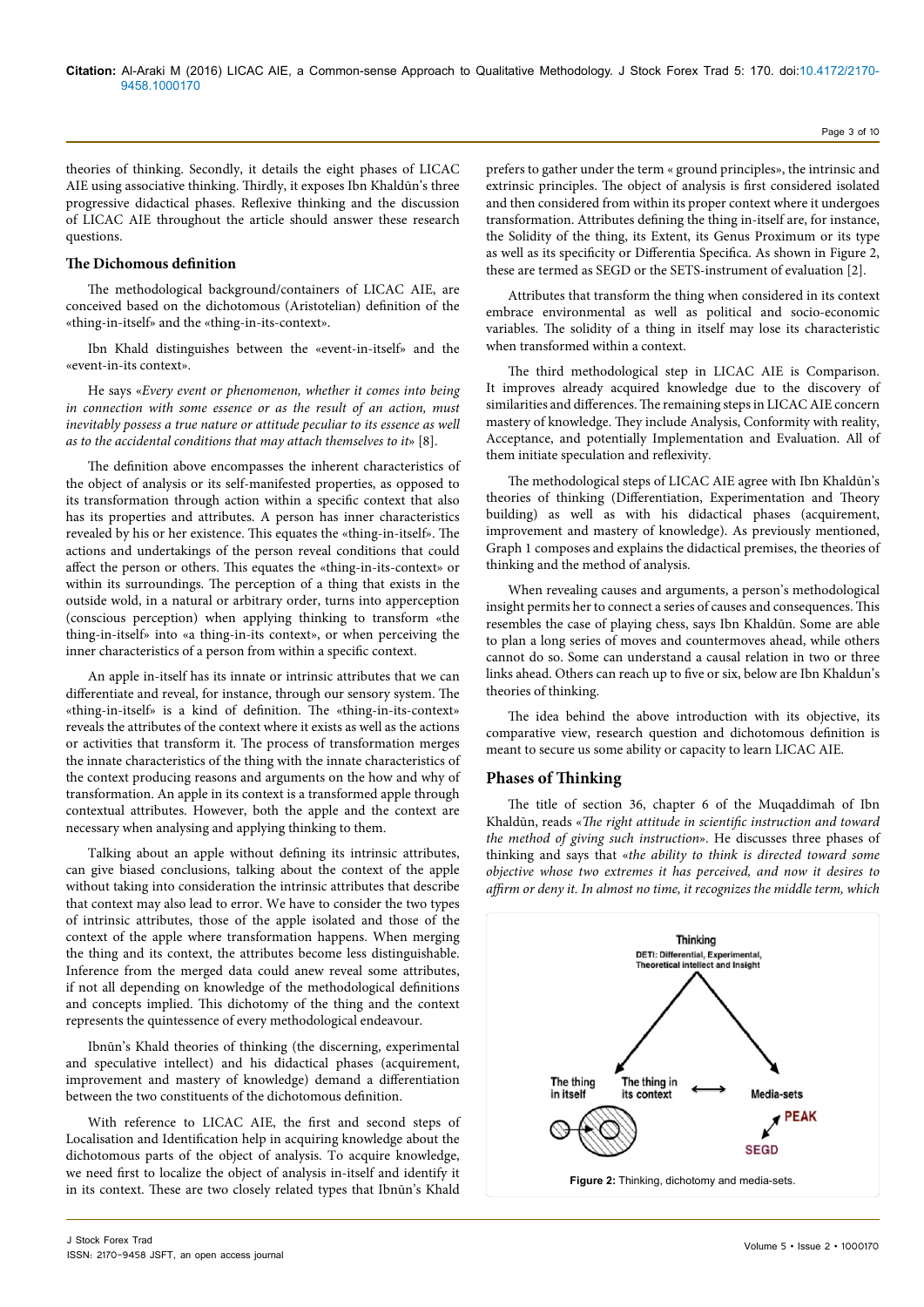*combines the two extremes, if the objective is uniform. Or, it goes on to obtain another middle term, if the objective is manifold. It thus finds its objective. It is in this way (Ibn ūKhaldn, that the ability to think, by which man is distinguished from all the other animals* ». This reminds of thesis, antithesis and synthesis.

Socio-cultural theory maintains that human mind is mediated [9]. Input through sensory system, as well as acquired experiences constitute the ground base of mediation that is optimised through cognitive and didactical awareness.

Vygotskij and Cole [9] talk about input through sensory system that constitutes the ground base of mediation. For Ibn Khaldūn, the input of the sensory system causes the perception of the two extremes (thesis and antithesis) and the recognition of the middle term that harmonize between them (synthesis). How thinking itself works depends on revealing the ground attributes lying behind the object of analysis and those embodied in the context that activates thinking.

Ibn Khaldūn contextualizes the functional «powers» of the brain into three phases of thinking. These are the Discerning, the Experimental and the Speculative intellect. In other words, to think is to distinguishes between things; link them to our experiences, or experiment with them, when lacking experience, and make assumptions about them when formulating theories. This is how a phenomenon is mentally scanned in search for its «hidden truth» or ground principles.

The most basic level of thinking is to «perceive» the existence of things and describe properties that differentiate them from each other and from similar things.

The discerning intellect is «*…man's intellectual understanding of the things that exist in the outside world in a natural or arbitrary order, so that he may try to arrange them with the help of his own power. This kind of thinking mostly consists of perceptions*» Perception is a picture that the mind constructs internally by putting pieces together. Differentiation is based on perception and sensation; i.e. what the «eye» can see, the nose can smell, the ears can hear and the body can respond to. When we recognise one thing as an apple and another thing as a lemon, it is because we earlier had differentiated between them through our sensory system. Thus, differentiation is the basis of all methodological endeavours. Closely connected to the discerning intellect is the experimental intellect.

When you bite into a lemon, your facial expression will tell that the lemon tastes sour. Others can vividly imagine that sensation and respond likewise. Someone, who never tasted anything sour, will not react in the same manner. The experimental intellect is «*…the ability to think which provides man with the ideas and the behaviour needed in dealing with his fellow men and in leading them. It mostly conveys apperceptions, which are obtained one by one through experience, until they have become really useful* ». The experimental intellect covers experience and attitudes as well as communicative abilities, as in Bloom's psychomotor and affective domains. Experiences gained from earlier contexts remain «speculative» in newer contexts until they are confirmed or rectified.

Together, the discerning and the experimental intellects compose the most usual parts of our daily thinking where observations, experiences and attitudes are predominant. This may also be the reason why we find theoretical thinking more demanding and exhausting. In LICAC AIE, the two abilities of discerning and experimentation are included in the first two phases: Localization and Identification.

Ibn Khaldūn describes the third phase of thinking, the theoretical

or the speculative intellect, as the ability to think that «*…provides the knowledge, or hypothetical knowledge, of an object beyond sense perception without any practical activity going with it. This is the speculative intellect. It consists of both perceptions and apperceptions,*  which are arranged according to a special order, following special *conditions, and thus provide some other knowledge of the same kind, that is, either perceptive or apperceptive* ».

Page 4 of 10

 The speculative intellect is a higher stage than the two previous ones. No practical activity is necessary. If we know how to crossbreed plants, we may be able to transfer sweet properties from oranges to lemons, thus creating a «middle» variety. Here we override mere differentiation and experimentation. Apart from the previous phases of Localization and Identification, all the remaining phases of LICAC AIE are activated here: Comparison, Analysis, and Conformity with reality, Acceptance, Implementation and Evaluation.

When deducing something from something else, perceptions (from the first stage of thinking) and apperceptions (from the second stage) are structured according to certain logical rules. This may result in higher discoveries, again in the form of perception or apperception. A thought is often processed through a start-up stage, a middle stage and a final stage: (thesis, antithesis and synthesis). Synthesis is the combination of diversity or opposing elements into a unity that adds something new. This is induction, or theory building. Mike writes that «Analysis is precision picking apart, while synthesis is like the use of metaphor to use images from elsewhere to think about some phenomenon under study …»

Theoretical analysis is to discover patterns, disclose components and uncover hidden meanings. One looks for connections between diverse opposing components, deduces the plausible ones and generalizes them. Such cognitive processes could lead to the discovery of reasons, and causes behind phenomena.

Perception is pictured by the mind through our sensory and perceptive powers. Apperception is both pictured and believed to be true or probable because of our experiences, experiments and theories (until they are refuted). The development from smoke to fire in a frontto-body collision between a car and a tramway could provoke the prompt reaction of a person who is quick to picture the forthcoming consequences of the collision.

In his article entitled *Theory Construction as Disciplined Reflexivity*, Weick underlines a saying ascribed to Kant that «perception without conception is blind; conception without perception is empty». Insight is to retain the «possible» and reject the «impossible». It enables us to make judgement and perceive the invisible the same way we perceive the visible. Here lies the dialectics between perception and apperception. Associative thinking promotes insight. It enables the brain to revive and use earlier thoughts from similar contexts. Most thoughts lie dormant until associated to something through form, colour etc., and pictured cognitively within their context. The three phases of thinking (differentiation, experimentation and speculation) secure us some cognitive gains when we use them consciously, both in time and space. An example may help here.

# **LICAC AIE illustrated and explained**

Imagine the picture of your primary school - the buildings, the classrooms, your classmates, and the teacher and how you used to walk out of the schoolyard back home. Now, revive the picture of the same school and answer the following questions:

• Which changes, similarities and differences do you notice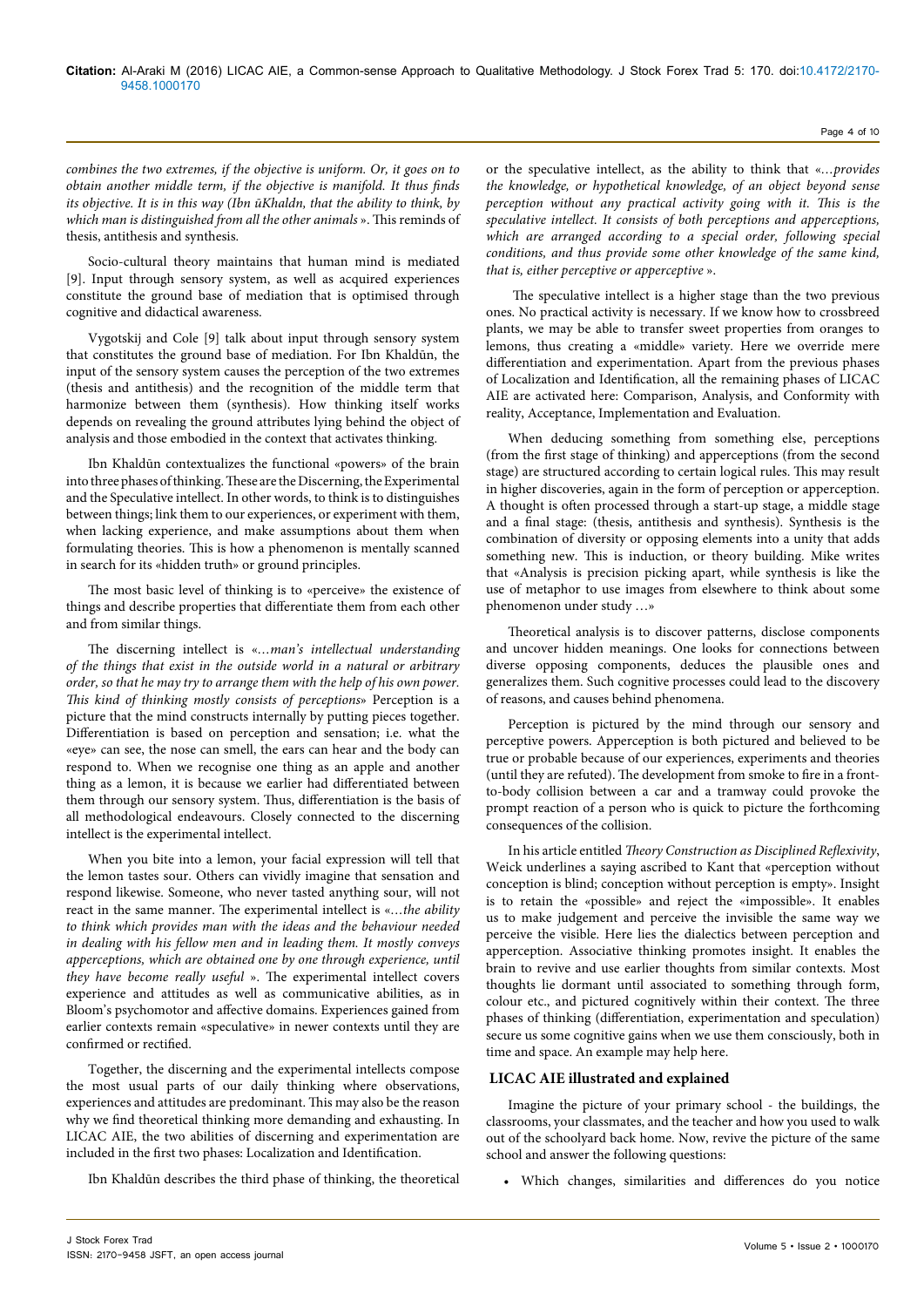between the picture of your school back then and its picture in your mind today?

- • Which experiences do you relate to your schooldays back then?
- • Which assumptions or theories do you have today that could confirm or disconfirm what you earlier considered useful at school?

As previously mentioned, one needs to grasp the thinking mechanisms that make possible the process of differentiation, experimentation and integration, both in time, as in the example above, as well as in space, as in the example of playing chess. All the three phases of thinking are useful when reflecting upon explorative questions, and they do not exclude each other. However, applied separately, the discerning, the experimental and the speculative intellect stand as independent methodological tools, each with a function that is applicable when discussing the steps of LICAC AIE.

The letters in LICAC AIE stands for Localisation; Identification; Comparison; Analysis; Conformity with reality; Acceptance; Implementation and Evaluation as shown in Figure 3.

Below, each step is introduced and commented and, whenever possible, discussed and exemplified.

**Localization:** To localise an object of analysis in its context, presupposes prior knowledge about the essence of the object to differentiate among its components, or the ground attributes that underline, it as well as those underlying the context where it is analysed or transformed.

Before engaging in any analysis whatsoever, one should localize the object of study as correctly and precisely as possible so that analysis could be done within the correct context. The surface similarities that exist between different contexts could, when hidden, lead to tremendous errors. Contexts are not similar. Each context is unique in spite of similarities and differences.

Relevant questions here are: Where does the problem or the object of analysis exist? Does it exits in the organization, for instance, or in its surroundings? If it exists within an organization, in which portion of the hierarchy, division, department or physical structure could we localize it? If it exists outside the organization, in which segment of the environment could we correctly localize it?



The most appropriate stage of thinking in this phase of localization is the Discerning intellect. We discern and differentiate among attributes that permit localization. Indicators that are withheld are those that clearly distinguish among the attributes of the thing and strengthen localization.

One could here think of inherent indicators like the Solidity or the Strength of the attribute or the thing, its Extent, Genus Proximum or type and its Differentia Specifica or specificity, previously termed the SEGD-instrument of evaluation. The phases of Localisation refer to where a thing or a phenomenon, for instance, performance appraisal should take place.

**Identification:** Identification is the second phase in LICAC AIE. Identification clarifies and furnishes arguments on why certain localization is correct or favourable, taking into consideration the simplicity or complexity of the context in question. A performance appraisal, for instance, could «in-itself» be described as a discussion between a subordinate and her immediate superior about yearly plans and efforts within the organization.

After having pointed out the intrinsic attributes, using SEGDinstrument, the question of contextual identification could be: what governs the success and failure of a performance appraisal, or how to identify its contextual attributes or particularities? Seen from within a specific context, a performance appraisal should give information about power, gains or losses, behaviour and knowledge (cf. PEAK) that enable us to establish an explanatory scheme. Suppose that the performance appraisal is held in the «glamorous» office of the superior or the manager. This could be interpreted as demonstration of power and strength. However, both the superior and the subordinate could gain from a fruitful discussion, though not in equal proportions. Both actors exhibit certain behaviour and certain knowledge, while conducting the performance appraisal, although differences are probable because of localization. Therefore, it may be unfortunate to localize a performance appraisal in the office of the superior. This could lead to biased results caused by the weight given to the variable power in this particular context. In a neutral place within the organization, the weight of such a variable would have been reduced. Once carried out or transformed, the characteristics of the thing-in-itself (performance appraisal) and the thing-in-its context are irreversible.

As to the PEAK-variables mentioned above, philosophers and social scientists have often reflected on why societies differ as to their development. Chernilo [10] brilliantly explains how Parsons, Luhmann and Habermas [11] have focused on the characterization of the strongest dynamics of social co-ordination in differentiated societies.

Prominent theoreticians choose often three to four universal variables to explain their synthesis of thoughts and theories. Parsons' media of exchange, for instance, are composed of four universal variables, i.e. money, power, influence, and value commitments. In comparison, Ibn Khaldūn's media of growth and development are: power, earnings, activities or artistry and knowledge, termed the PEAK-paradigm.

Such universal variables are powerful instruments of analysis. However, it is essential to grasp the thinking mechanisms that make them powerful. The starting point is the conception of the problem or the thing «in itself» and «in its context». How does it look like? What is it composed of? Can we use the PEAK-paradigm to identify its underlying elements? How many contexts are implied and which one to choose?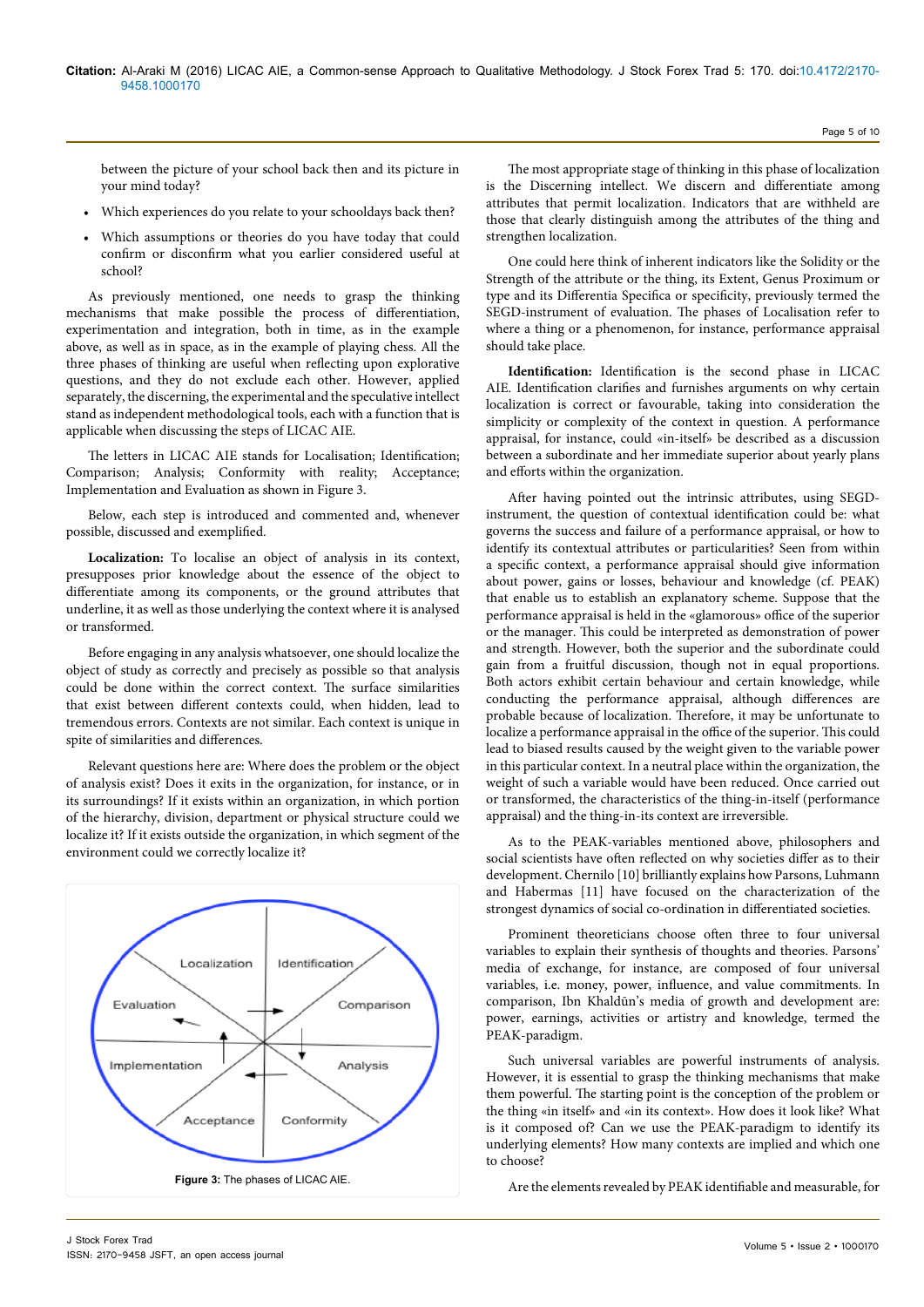instance, through the SEGD-instrument of evaluation? How properly can we outline or describe the problem? Do we need models to sort out the elements revealed by the problem?

The Discerning intellect is most appropriate stage of thinking here. Once a thing is localized in its proper context, it could be differentiated form similar things to identify it through intrinsic and extrinsic characteristic or attributes. Figure 2 illustrates thinking, the dichotomous definition of an object of analysis and media-sets [12]. The didactical steps when learning them is to acquire, improve and master knowledge.

When analysing something, one differentiates between its two constituent parts: the object of analysis and its context. Separation clarifies the focus of analysis and helps to avoid methodological pitfalls regarding these two constituent parts. «Quoting out of context» is when a passage is removed from its context or surrounding environment.

As previously said, an apple perceived isolated is not the same as an apple perceived in a context, or after transformation. An apple in itself differs from an apple in its context or in the hand of a child. Isolated, the apple could be observed and described, for instance, by reference to its origin, type, colour, consistence and subdivision. The context tells what happens to the apple when action affects it. Time is important when reflecting within contexts. Being a teacher in the  $14<sup>th</sup>$  century is not the same as being a teacher in the 21<sup>st</sup> century. Both the self and the context are subject to change and transformation.

A problem is thus composed of inherent characteristics and properties, when seen isolated. It is composed of contextual attributes when envisaged and assessed through contextual variables. An incident occurring by itself, like a hurricane, for instance, has natural properties and attributes that could be appropriate to the hurricane in-it as well as to the hurricane in its-contexts. In itself, the hurricane is a phenomenon that could be described by reference to its strength, extent, type or genus proximum and sector, specificity or differentia specifica (the SEGDinstrument of evaluation). However, the hurricane, as a metaphysical activity, refers to surrounding matters and climatic changes perceivable through the destruction of houses, flora etc. There is no «direct» human intervention here as to the consequences of the hurricane.

When choosing an explicit context, we need to identify and delimit the diversity of variables, by giving «name» or «identity» to some, and by measuring others. To analyse variables, one «cleans» them from irrelevant data to discover the reasons and arguments behind what is relevant. This presupposes the use of typologies and models.

In the case of the hurricane, Human intervention could be envisaged through reconstruction efforts. Here again we have properties and attributes relevant to the thing in-itself, i.e. reconstruction, as well as to the thing in its context, i.e. human efforts. Reconstruction in itself could be assessed by reference to the solidity of construction, its extent or dimensions; the type of material used and the sector of construction, i.e. residential as opposed to industrial for instance. In a context, reconstruction efforts could encompass intentions that we want to make explicit.

These could be intentions to empower those who lost their houses; costs entailed and benefits realised; activities initiated as well as the knowhow and technology applied. Reasons and arguments thus deduced could explain the solidity of construction and its extent or dimensions.

However, the consequences of human interventions, as well as the reasons and arguments behind them, are in some cases more concealed than in others, due, for instance, to hidden motives or approaches.

In one of his most cited experiments, the Russian cognitive psychologist Vygotsky asked a peasant to arrange objects apparently belonging together: a hammer, a saw, a hatchet and a log of firewood [13]. The unschooled peasant immediately linked the saw, the hatchet and the log of firewood. Vygotsky commented saying that one of his friends, referring to the schooled peasant, associated the hammer, the hatchet and the saw together, because they were all tools.

«Your friend must have a lot of firewood! » replied the peasant.

When arranging the object, the peasants differentiate between objects as to form, colour and fabric while reviving their respective experiences regarding them. The «thing in itself» is the arrangement of objects. The «thing in its context» is the human interventions that decide the outcome of the experiment.

The overall objective of the experiment and the real context are certainly hidden for the peasants. The peasants' different arrangements reveal some sort of cognitive understanding and contextual perception. One peasant is probably affected by school-intelligence since he arranged the objects as tools. Theoretically, the four objects could be arranged in many different ways, as explained in the following example.

A gardener was once asked how many entrances in a residential area he could ornament using three types of flowers differently arranged. Here, the «thing-in-itself» consists of three types of flowers. The «thing-in-its context» is to use all three types to carry out certain tasks leading to certain results.

Being in control of the context, the gardener established a list with colours that empowered him to do the job. (Here, the schooled friend of Vygotsky would probably have used permutation and combination to find out, and quickly, the number of different ways for ordering the flowers.)

Three elements can be permuted (arranged) in six different ways: a b c, b a c, c a b, a c b, b c a, c b a. These different orders are called permutations of a, b and c. In other words, n different objects can be permuted in n! (n factorial), i.e.  $(n-1)^*n$  or  $(3-1)^*3$  ways gives six different ornamentations. However, not all variables have numerical properties as the case is with «a, b and c» or with flowers of different colours in the example.

Had the four elements a, b and c been of abstract nature, we would have been forced to find other properties than colours or types of flowers - to arrange them. Contexts where the diversity of variables gives different causes and arguments are called explorative contexts. After revealing the most relevant variables, they could eventually be focused using dependency relations, as in the following example.

In the case of Vygotsky's experiment, the actors implied were either «neutral» or told to carry out a certain task, as in the case of the gardener. The actors could also stand as action-researchers, being directly implied in the context, as in the earlier example of performance appraisal.

Once we finish working out the problem, we may communicate our results to others. Our conclusions may report the type of discoveries we went through, from the start to the end of the project, and to what extent they could be of learning potentials for others. Alternatively, we may intervene as action-researchers to undertake something concrete for solving the problem.

When we encounter a problem, we first localise it and then spend time thinking about it. Our thoughts swing between the problem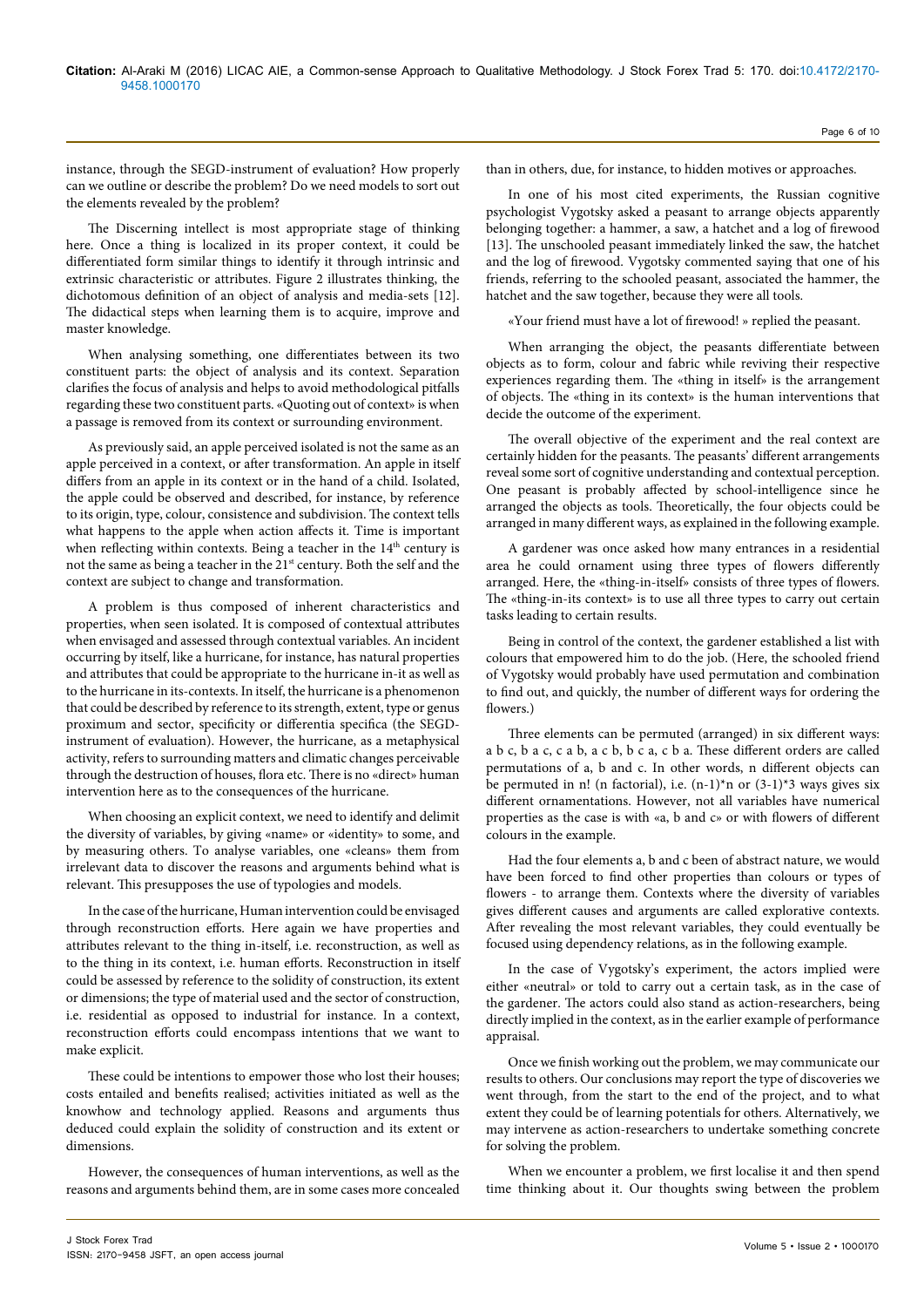in itself and the problem in its context. We may discover multiple variables against which our problem could be discussed. This compels us to define and delimit the properties and attributes relevant to the problem and its context.

In our endeavours, we may use thinking as a tool for dissecting and classifying the data to be gathered. The data could then be structured and assessed using an appropriate scale of measurement. To go further with our definitions and limitations (localisation and identification), we may design a research approach that encapsulates our thoughts around the problem and all our steps of analysis.

The PEAK-paradigm, the SEGD-assessements, and their derivatives are applicable under the phase of identification. PEAK stands for Power, earnings, Artistry or activity and Knowledge. The SEGD stands for Solidity, Extent, type or Genus proximum and specificity or Differentia specifica. The PEAK and the SEGD/SETS are discussed and exemplified in other places. Table 1 shows the interaction between these two instruments of evaluation.

The scale from 1-4 symbolises the choice of measurements when using SEGD. Here 1 is the weakest. The diagonal reads: The solidity of Power, the extent of Earning, the Genus of activity and the Differentia specifica of Knowledge.

**Comparison:** Lévi-Strauss [14] says that comparison is the basis of all understanding. Comparison points out similarities and differences and may save us some time, energy and money. The most appropriate stage of thinking here is the Experimental intellect.

Relevant questions here could be: Have others had similar problems as the one we are facing? If this is the case, how did they tackle it? Can we learn from other's mistakes or successes?

Mike Metcalfe [15], referring to loops learning of Argyris and Schön, says in paragraph 12 that: «The action learning epistemology of knowledge creation through learning loops provides at least two further examples of comparison. It sets up learning or knowledge creation to be motivated through the identification of problems as the comparison between a desired outcome and the actual one. Then each learning loop can be compared with the previous one». His further arguments that empirics can be perceived in terms of comparison and concludes that: «Comparison seems to provide an alternative means of thinking about how to improve the quality of qualitative research, one that might be recognised across epistemologies. Quality becomes an issue of the credibility of the comparison» - Hunak.

**Analysis:** The most appropriate stage of thinking to be used in this phase of analysis is the Speculative intellect.

Organizational models, like that of Michael Beer or the Octograph

– An eight corners cube that would be explained another place, often support theoretical analysis. It is also possible to replace models by less detailed devices like the earlier explained PEAK-paradigm the SEGD-measurements of assessment or other methodological devices.

Relevant questions in theoretical analysis are: How can we understand what we have been through? Should the variables gathered

| Assessment through the<br><b>SEGD</b> | <b>Strength</b><br>solidity | <b>Extent</b> | Genus<br><b>Proximum</b> | <b>Differentia</b><br><b>Specifica</b> |
|---------------------------------------|-----------------------------|---------------|--------------------------|----------------------------------------|
| Power/ empowerment                    | $S-P1-4$                    | F-P           | G-P                      | $D - P$                                |
| Earnings                              | $S-F1-4$                    | E-E           | $G-E$                    | D-E                                    |
| Activities/ Performance               | $S-A^{1-4}$                 | E-A           | $G-A$                    | D-A                                    |
| Knowledge and Technology              | $S-K^{1.4}$                 | F-K           | G-K                      | D-K                                    |

**Table 1:** Interaction between the components of PEAK and SEGD. Techniques).

about the problem be delimited? Which reasons and arguments would we rest with after delimitation? Can we illustrate our findings geometrically? Are there any causal relations between three or more parts of the problem (think: thesis, antithesis, synthesis)? What are the possible solutions to the problem and with which consequences?

Page 7 of 10

Analysis could be action-oriented and concrete, but it could also be far beyond reality, philosophical and abstract. It depends on what we need the analysis for. Since we are not concerned with philosophical topics in their widest sense, our analysis would avail if it lies near reality and does not deviate much from it.

**Conformity:** In matters of conformity with reality, a person should look at his sources and rely upon his insight. With a clear mind and straightforward, using natural common sense, he should distinguish between the nature of the possible and the impossible. «*Everything within the sphere of the possible should be accepted, and everything outside it should be rejected....We do not have in mind 'possible' in the absolute sense of what is intellectually possible. That covers a very wide*  range, so that it cannot be used to determine what is possible in actual fact. What we have in mind is the possibility inherent in the matter that *belongs to a given thing*.» Conformity with the real world makes our analysis realistic and less philosophical. Ibnūn Khald underlines again that «*... to establish the truth and soundness of information about factual happenings, a requirement to consider is the conformity*».

One has to be armed with practical plausible knowledge about the facts of the outside world in order to consider conformity «... *because the utility of the factual happening, can be derived from it, itself, and from external evidence by checking the conformity*».

Relevant questions in respect to conformity are: What have we actually accomplished and achieved? Is our analysis acceptable to others? Is their congruence between our analysis and reality the way we perceive it? Is it possible to implement our proposed solutions? How would the situation look like after having implemented our solutions?

Once Localization, Identification, Comparison, Analysis and Conformity with reality have been undertaken and results assessed, we rest with the action-research part the method: Acceptance, Implementation and Evaluation.

Let us suppose that our analysis conforms to realities of the outside world. A reflexive phase would let us brainstorm ourselves as to what we have reached so far or how conform to reality is our analysis in fact.

**Acceptance and reflexivity:** Reflexivity is a methodological tool that was extensively used by earlier philosophers and thinkersūrefers. IbntoitKhaldas:«ta ḥkīm an-naẓar wa-l-basīrah fi-l-akhbār»

(«To judge the material mediated using perception and insight»). «To reflect is to look back over what has been done so as to extract the net meanings which are the capital stock of intelligent dealing with further experiences. It is the heart of intellectual organization and of the disciplined mind» [16], relevant questions here are: What have our analysis lead us to, so far? How should be carry the analysis further? Who perceive the problem as a problem? Who owns the interpretations we so far have reached to?

**Implementation:** Implementation is a direct phase that has to do with practice or project Management. Project management offer many methodological approaches that it is sufficient here to mention some of them. WBS (Work Breakdown Structure), Gantt-diagram, CPM (Critical Path Methods or PERT (Program Evaluation Review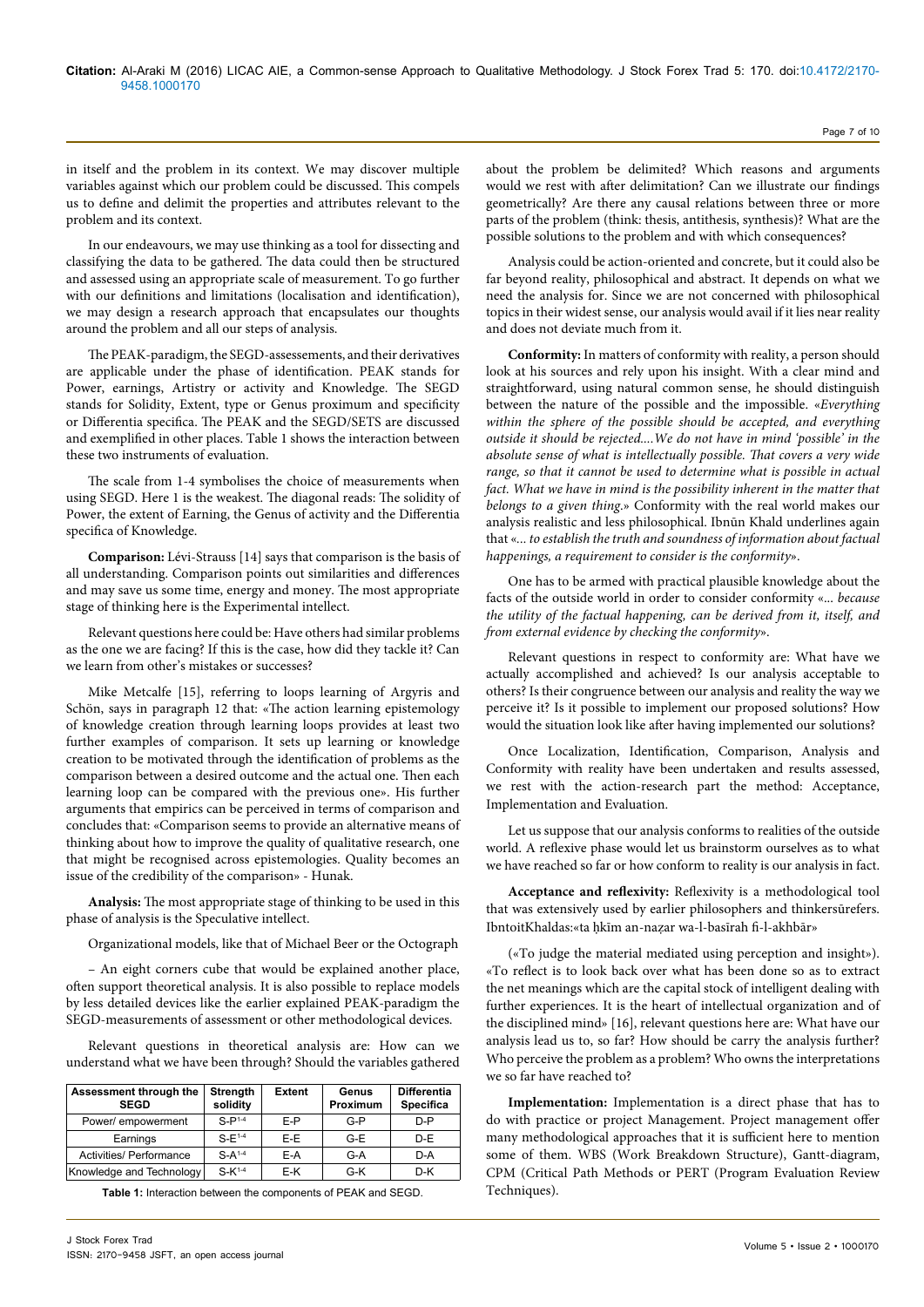Relevant questions under the phase of Implementation are: Whose responsibility is it? Who would see to that implementation is carried out? Who will carry the job? Do we need risk-analysis, Ganttdiagram or other similar instruments and devices known in project management? What type of real work are we engaged in to implement our solutions?

**Evaluation:** Ibn Khaldūn says that logic concerns «*... the norms*  enabling a person to distinguish between right and wrong, both in *definitions that give information about the essence of things, and in arguments that assure apperception*». However, our material could contain things that do not admit logical conclusions when we look for conformity between them and the facts of the outside world. In such cases, conformity ought to be preferred.

Relevant question in this phase of evaluations are: How was it? Did we reach the goals and objectives we opted for at the start? Could we document that we have solved the problem? Is this the only evaluation or had we had others evaluations underway?

The above phases of localization, identification, comparison, analysis, conformity, acceptance, implementation and evaluation secure us knowledge about the different activities or undertaking we carry out when analysing the object of analysis using all our theories of thinking and our methodological paradigms. However, this also implies another type of apprehension, didactical learning, and meaning that we follow some specific didactical phases when learning qualitative methodology.

#### **Didactical Phases for Learning Methods and Theories**

Ibn Khaldūn three didactical phases are progressive. Knowledge, given in one didactical phase, is improved, mastered and developed in others. Under the title

«Scientific uninstructed says that ion is a craft» Ibn Khaldūn «... *skill in a science, knowledge of its diverse aspect, and mastery of it are the result of a habit which enables its possessor to comprehend all the basic principles of that particular science, to become acquainted with its problems, and to evolve is not forthcoming*» its details from its principles, as long as such habit has not been obtained, skill in a particular discipline.

The following Graph 1 gives overview theories of Ibn Khaldūn thinking and his didactical phases in interaction with LICAC AIE, and with some of Bloom's question cues. Reflect on one of the boxed in the diagonal and connect the contents of the box to the theory of thinking and the didactical phase of knowledge learning that intersect at the box. To master kowledge is an activity that is supported by the theoretical intellect that conveys apperception (conscious perception). The intersection between thinking and master shows that one has to analyse, assess, create, deduce, discover, extend, generalize, inter, integrate etc. The appropriate phases of LICAC AIE here are Analysis and Conformity.

Skill in a particular science demand development of problems, research questions and other details that give place to further investigations. According to Ibn Khaldūn, when we investigate or probe deeply using our methods, we could invent a new science, interprets something, discover and correct mistakes, supply topics that are lacking, arrange and improve something, collect scattered materials or compose summaries. These seven purposes were previously interpreted through variables of Power, Earnings, Activities and Knowledge, the PEAK-paradigm. We renew science and enrich knowledge didactical. Ibn Khadun's progressive didactical phases are to acquire, improve and master knowledge.

Ibnūn Khaldun says that teaching is effective only when it proceeds gradually and he proposes three didactical phases: At first, the teacher presents to the student «*...the principal problems within each chapter of a given discipline. He acquaints him with them by commenting on them in a summary fashion. In the course of doing so, he observes the student's intellectual potential and his readiness for understanding the material that will come his way until the end of the discipline under consideration is reached. In the process, the student acquires the habit of the science he studies*».

The first didactic phase, i.e. the initial learning experience, is how «to acquire knowledge», and it agrees with differentiation or the Discerning intellect (cf. above). Here, the tutor illuminates definitions, differences and similarities using question cues like to: define, describe, differentiate, discriminate, distinguish, identify, label, outline, point out etc.

The second didactic phase is to «improve knowledge» corresponds to the Experimental intellect (cf. above). The main goal is to develop transferability of knowledge to similar contexts and situations. Problems are worked out through one's own and other's experiences and resources. Appropriate question cues are to: apply, change, compare, compile, compute, combine, construct, transfer, design, explain, give examples, illustrate, match, record, rewrite etc.

Ibn Khaldūn says that acquiring «the habit» of a science starts with summaries and observations as in the first phase. This is approximate and weak because it only enables the student to have a brief understanding of the discipline under study and its problems. Therefore, the second phase is where the teacher «.*.. leads the student back over the discipline a second time. He gives him instruction in it on a higher level. He no longer gives a summary but full commentaries and explanations. He mentions to him the existing differences of opinion and the form these differences take all the way through to the end of the discipline under consideration. Thus, the student's scholarly habit is improved* »

The third and highest didactic phase is to «master knowledge». It implies abstract generalisations through conscious use and application of the Speculative intellect. The main goal is to realise apperception (conscious perception). Appropriate question cues here are to: analyse, appraise, assess, create, deduce, develop, discover, evaluate, extend, generalise, infer, integrate, judge, predict etc. The learner could here make tentative generalisations and establish plans of research and development.

Mastery of knowledge demands that the teacher «leads the student back again, now that he is solidly grounded. He leaves nothing that is complicated, vague, or obscure, unexplained. He bares all the secrets of the discipline to him. As a result, the student, when he finished with the discipline, has acquired the habit of it. This is the effective method of instruction. As one can see, it requires a threefold repetition. Some students can get through it with less than that, depending on their natural dispositions and qualifications. »

Giving question cues or hints to the student and the teacher helps both to exploit progression in cognitive incapability addition. However, Ibn Khaldun prefers, in addition, verbally active students. He says that verbal expression «*is the first step in the communication of thoughts. As it is most important and noble part, it includes the sciences. However, it comprises every statement or wish (command) that in general enters the mind. After this first step in communication, there is the second. It is communication of one's thoughts to persons who are out of sight or*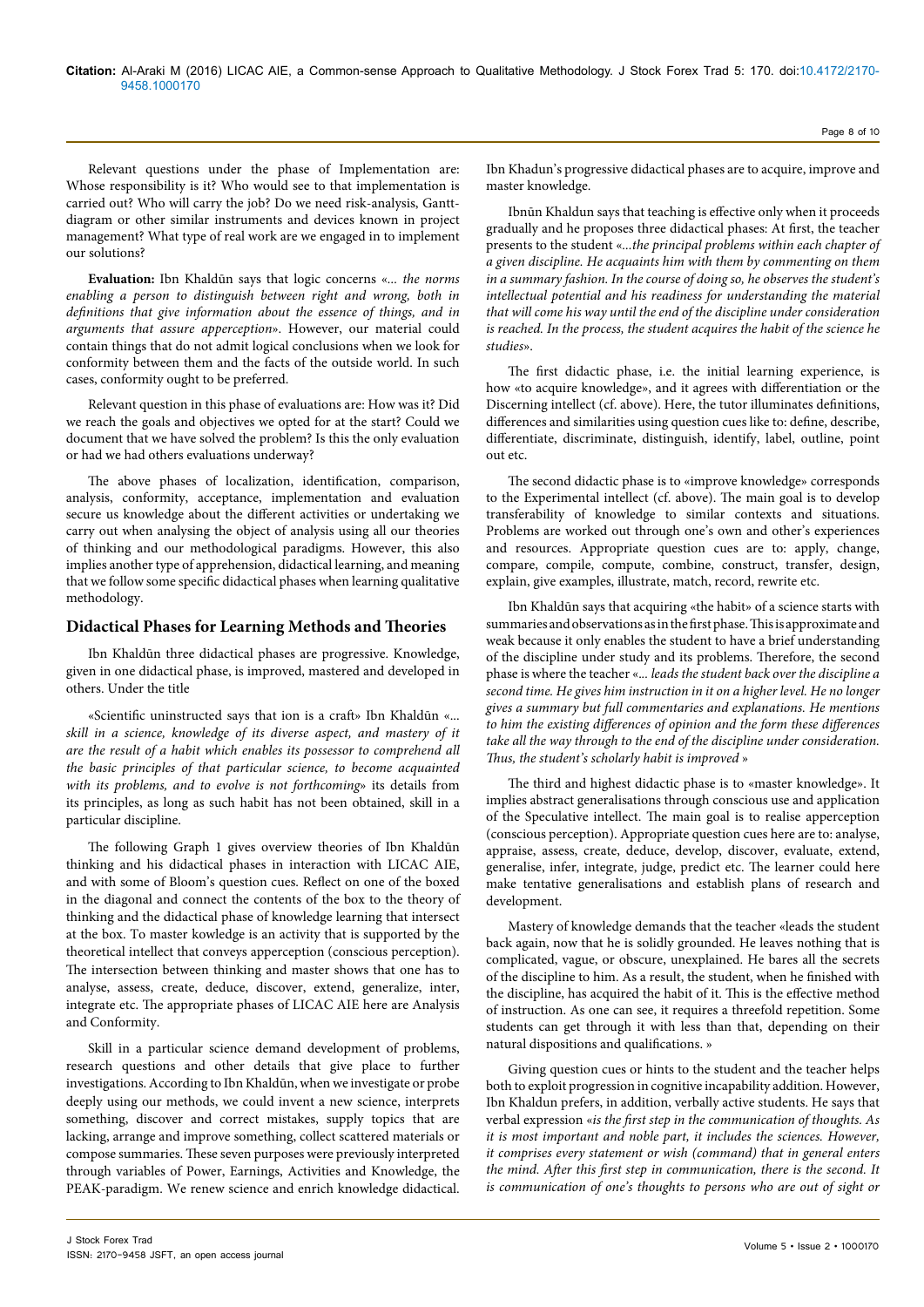*bodily far away, or to persons who live later and whom one has not met, since they are not contemporaries. This is written communication*».

Ibn Khaldūn gives verbal communication a predominant place in learning. He says that: «*The easiest method of acquiring the scientific habit is through acquiring the ability to express oneself clearly in discussing and disputing scientific problems. This is what clarifies their import and makes them understandable. Some students spend most of their lives attending scholarly sessions. Still, one finds them silent. They do not talk and do not discuss matters. More than is necessary. They are concerned with memorizing. Thus, they do not obtain much of a habit in the practice of science and scientific instruction*».

Many a teacher would love to have active discussions in the classroom. To animate class discussions is to find the appropriate question cues that ignite reflection and action. It avails to stress the use of verbal strategy in teaching, also when it comes to methodological issues.

Verbal consolidation of methodological teaching seems easier when connected to universal theoreticians, as for instance, Bourdieu, Niklas and George [17-19] especially concepts such as «Double contingency» and «Personal Constructs» that evoke communicative abilities. The previously mentioned progressive didactical phases of IbnūnKhald are to acquire, improve and master knowledge. They agree with his theory of thinking.

## **LICAC AIE compared**

Comparison here is external, i.e. comparing LICAC AIE to other similar methods. LICAC AIE is originally constructed based on the earlier discussed stages of thinking. It is open for all typologies and instruments of analysis that could fall under its phases. In other words, it is a holistic qualitative procedure. Below, we are tempted to compare LICAC AIE to John Rowan's cycle of research.

In his article «New Approaches to Research for Systems Theory and Organization Development», Peter Reason argues that the holist viewpoint in Systems Theory requires a suitable research methodology. The article mentioned illuminates many aspects and critics of research methodology [20,21]. Of these, we retain the Research Cycle by John Rowan, which could be comparable to some of the procedural approaches in LICAC AIE.

 Used in traditional research projects, the stages in the figure above build on each other; each carries on smoothly from the former:

- • Identify and think about an area of research and review the literature (Thinking)
- • Design your research approach (Project)
- • Gather data on your subject (Encounter)
- Return to your desk, analyse the data and write up your results (Communication)
- • Take a rest until other issues engage your attention (Being).

Rowan means that traditional research based on «efficiency questions» should be supplemented by action research. The cycle of research mentioned above could therefore be rectified and used by actor-researchers where research is regarded as a part of a life-style. In such cases «…the research cycle must be seen as a dialectical cycle, in which each stage contradicts the previous one: ». This is what Peter Reason has tried to do through revisiting Rowan's cycle of research.

Peter Reason says that the « notion of praxis points up the essential

interrelation between action and reflection: action requires reflection to give it purpose, choice, and direction; reflection requires action to give it a reality base and meaning. In any situation we need to find the appropriate and dynamic interplay between the two ».

The pathways in LICAC AIE seem to combine the two approaches mentioned above: Rowan's Cycle of traditional research as shown in Figure 4, where stages smoothly build on each other; and the enlargement of Rowan's research cycle to a dialectical cycle where each stage contradicts the previous one [22].

LICAC AIE satisfies, through the rule of conformity with the real world, the action-research approach where research is considered as part of a life-style. All methodological endeavours are in vain whenever conformity with the real world is not satisfied. Another important factor in LICAC AIE is the criterion of acceptance where implied actors have to accept the results of analysis, before any implementation is carried out.

Qualitative methodological approaches are the product of cognitive capacities that are often activated within a schooling system implying tutor efforts and didactical awareness. Didactical awareness without methodological awareness is utopia and vice versa. Which type of intellect the teacher activates, at which stage of mediation and through which activities; depend on her awareness of her didactical strategies (didactical awareness). When concerning LICAC AIE, progressive acquirement in the class situation opens many horizons for the method.

As previously stated, when using LICAC AIE, the researcher is supposed (I) to distribute the methodological steps (D) according to a system of thought (Ô) that he or she has control over (L). Reflexive support comes from one's own cognitive associations using helping acronyms like SWOT, PEAK or SEGD (S). However, a successful process depends on feeling of empowerment and mastery (E) and that conclusions reached (Õ) can further be developed (D) in contact with reality (Ö).

# **Conclusion**

We started this paper by postulating that the dichotomous definition of the object of analysis functions as methodological containers, and the further construction of the properties and attributes of these two containers serve to delimit the complexity and diversity of contexts and pave the way for methodological approaches.

The distinction between problems considered isolated and in specific contexts permits us to use our stages of thinking in a progressive